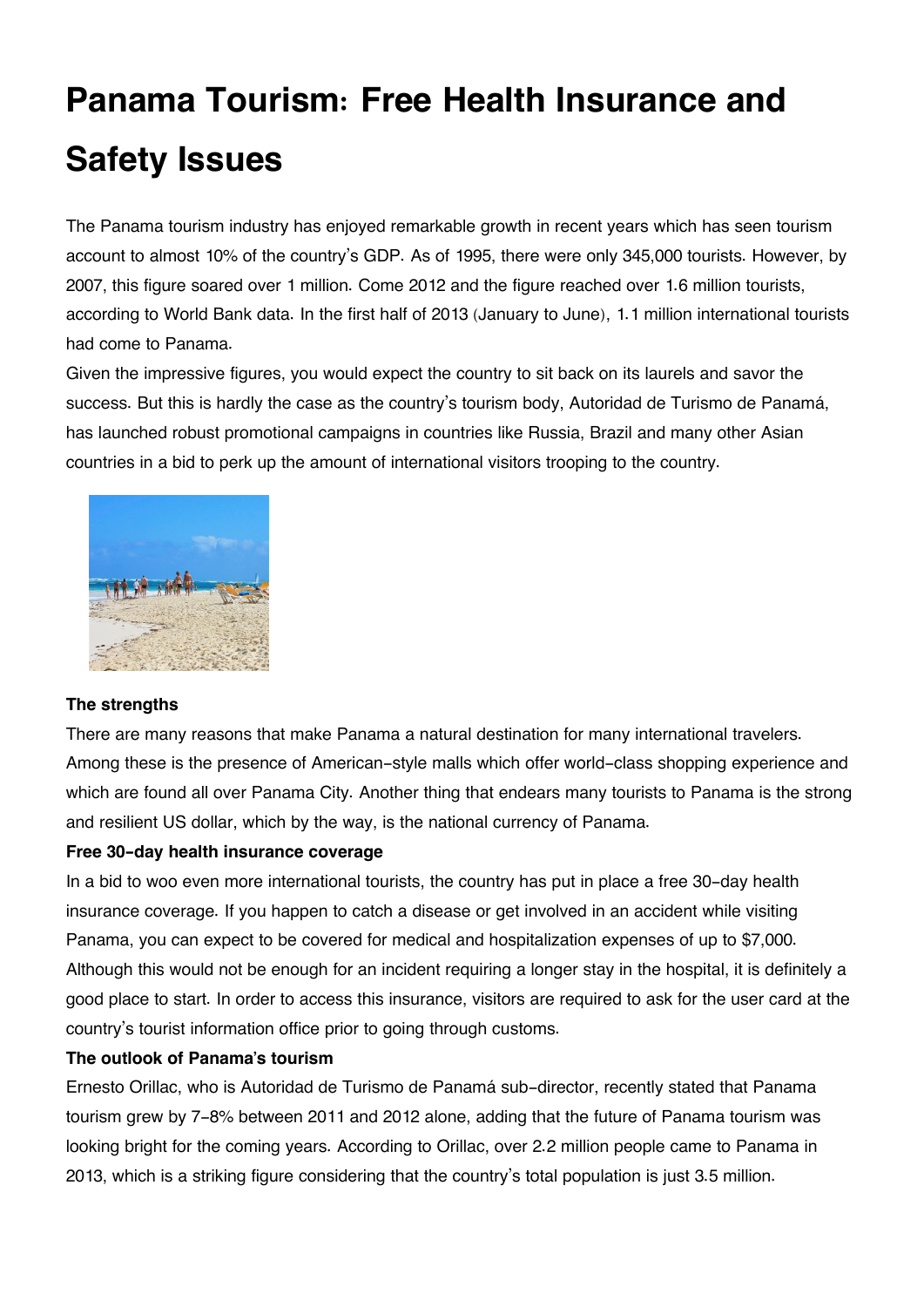

### **Countries of origin**

Many visitors from US and even the rich tourists from Colombia and Venezuela come to Panama every year. The country is fast becoming popular with visitors from the entire world, which even include many European countries.

At the moment, Panama stands as among the best tourist stops for visitors from most South American countries. In the year 2012, roughly 47% of tourists came from South America although recently there has been an influx especially of Peruvian and Paraguayan visitors.

Tourists from North America accounted to 28% of the total Panama tourist number last year while tourists from Europe made up 10% of the country's international visitors. Spanish travelers are especially fond of the country, as are those from France, Switzerland and Germany. In short, the country is fast becoming the hottest tourist stop for visitors from other parts of the world.

## **Challenges**

On April 1 this year, two young Dutch girls, Lisanne Froon and Kris Kremers, disappeared shortly after a hike near Boquete, a small town located in Chiriqui, a western province in Panama. This is a mountainous area which is popular with travelers and is largely considered safe. The bodies believed to belong to these two girls have since been found, and it is something of a blemish to the Panama tourism industry.



While Panama is considered relatively safe in comparison to other Central American countries, it still has some security concerns. The murder rate might have dropped from 800 as of 2009 to 655 as of 2012, but rape incidents rose sharply from the reported 809 figure of 2009 to more than 1,100 rape cases in 2012. This is definitely something that the concerned authorities must work hard to address.

There is no doubt as to the appeal of this Central American nation to visitors. In order to accommodate even more visitors, the government of Panama worked on the metro, which was completed on April 2014. A new public bus system has also been put in place and this is expected to contribute to the economic expansion of the country. These developments are the current government's biggest priorities as droves of people troop to this small country in Central America.